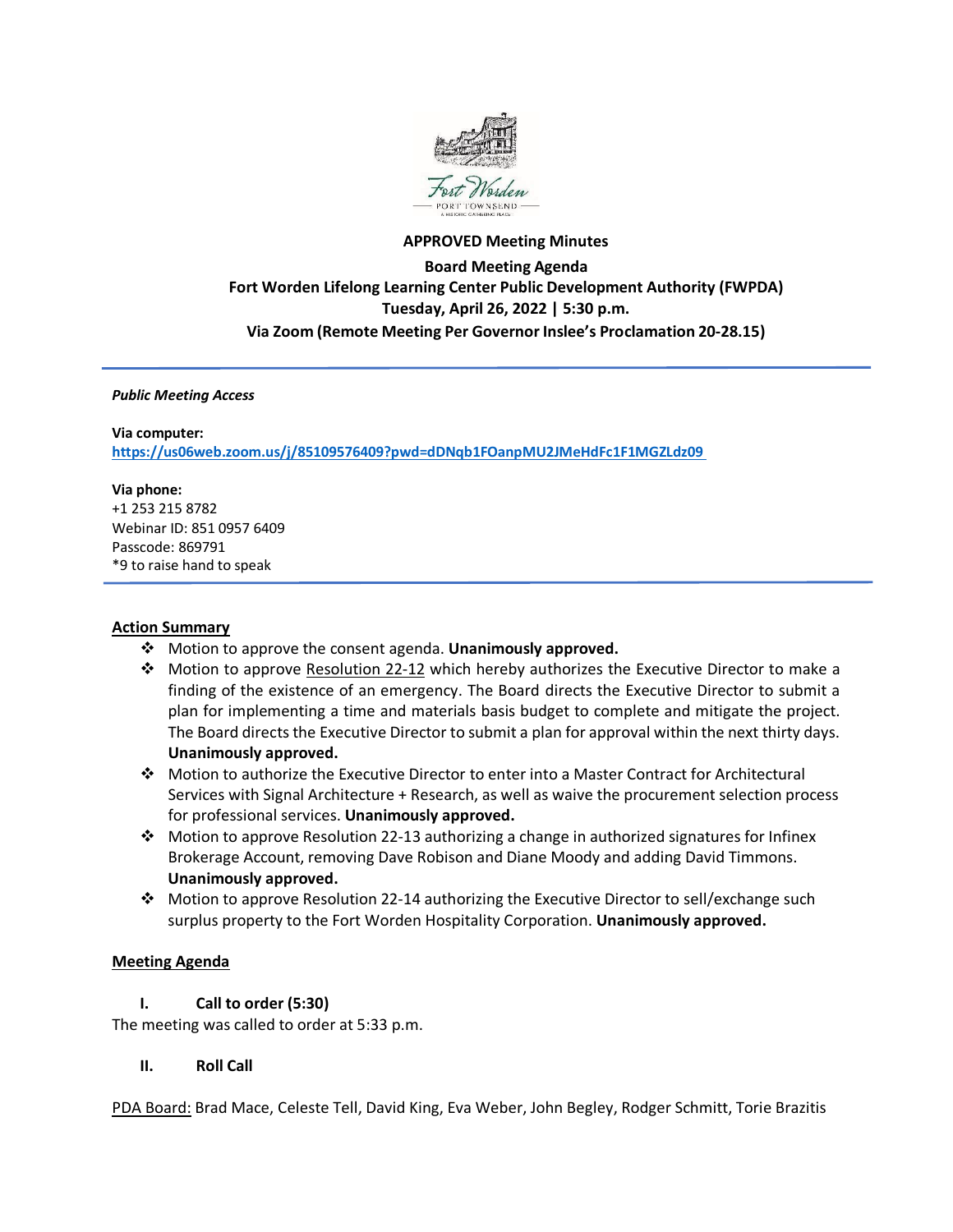Partner Liaisons: Heron Scott, Libby Wennstrom PDA Staff: David Timmons, Becky Wagner, Carolyn Zipeto, Meriden Vitale

### **III. Reports**

### **A. Finance Reports**

- a. Treasurer's Report
- b. March 16, 2022 Meeting Minutes\*
- c. Profit & Loss\*
- d. Balance Sheet\*
- e. Cash Flow Statement\*
- f. Bond Summary\*
- g. Budget 2022\*

John Begley reminded everyone that financial reports are still blended with hospitality.

Becky Wagner reviewed the above financial reports and answered questions from the board. Discussion included the debt schedule, capital assets and liabilities, and the glamping project financials.

h. Internal Controls

David Timmons said he authorized a contract with Tara Dunford, CPA, who specializes in cash basis accounting in governance. She will be a second set of eyes on annual report filing.

## **B. Executive Director's Reports**

- **a.** Media Release, Lease agreements\*
- b. Hospitality and Partner advisory groups
- c. Renewable Nations Institute event on April 29th\*
- d. Building 203 Workshop\*

Timmons spoke to the above topics. Hospitality and partner advisory groups are now meeting once a week.

The Renewable Nations Institute held an event to announce the concept of the initiative that they have begun at Fort Worden, in collaboration with the Japanese government, to work on climate change. The Building 203 Workshop took place and allowed PDA and partners to view Signal Architecture's conceptual plans and get feedback. Option 3 was the preferred plan. Next step is to develop a project estimate. Board members discussed developing a campus-wide approach to projects.

## **IV. Public Comment**

See attached letter for public comment.

## **V. Action Items (6:30)**

## **1. Consent Agenda**

- a. Review the March 22, 2022 meeting minutes. \*
- b. Accounts payable 01/22, 02/22, 03/22, 04/22\*

**Proposed action:** Approve the consent agenda.

Rodger Schmitt made a motion to approve the consent agenda. Eva Weber seconded. **Unanimously approved.**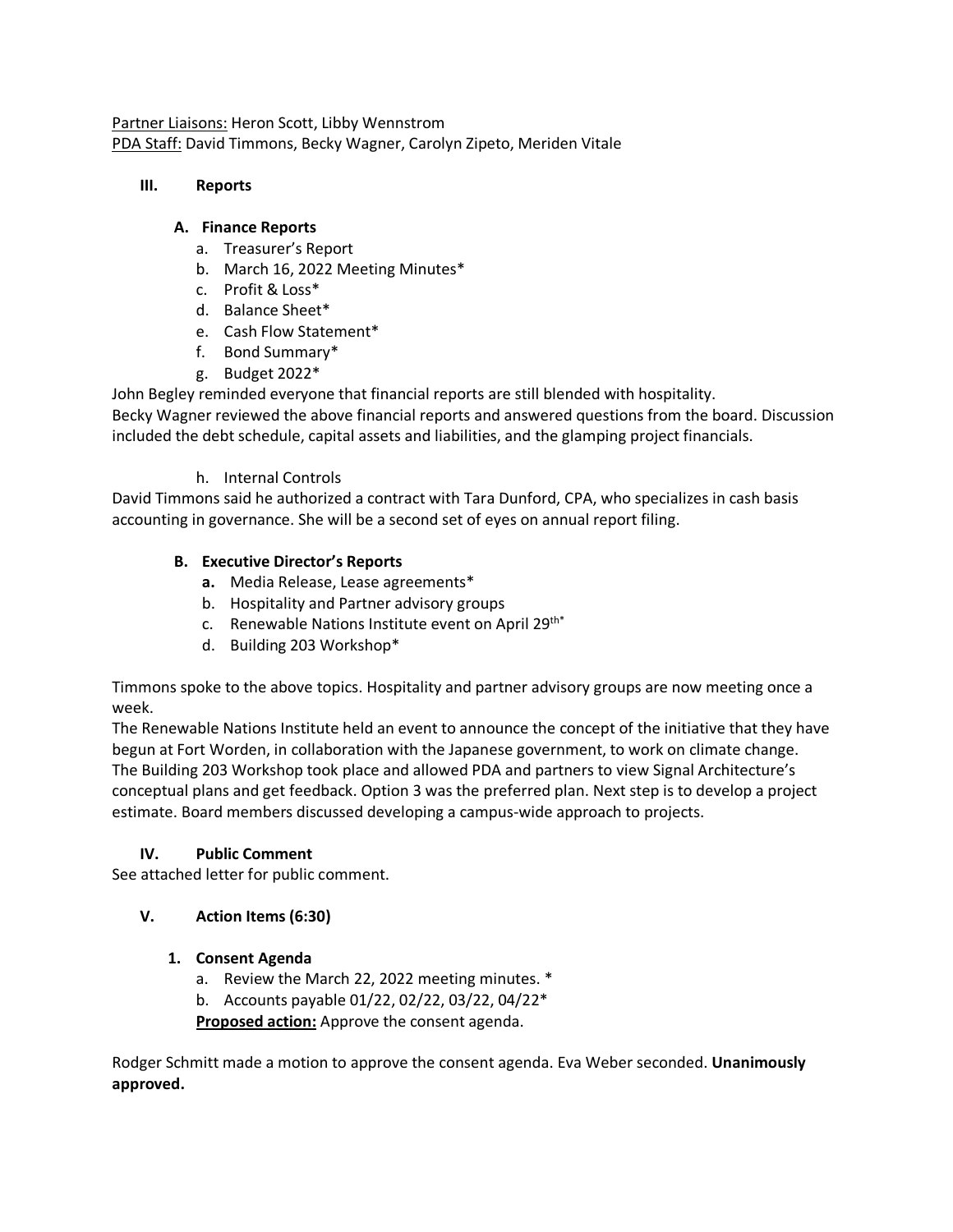### **2. Glamping Project resolution**

- A. Staff presentation
- B. Board clarifying questions
- C. Board discussion
- D. Board liaison comments

Shannon Ragonesi, attorney, explained the reasoning behind declaring an emergency in order to finish the glamping project. Extensive discussion included the overall budget and feasibility of the project, the consequences of declaring an emergency, the impact on debt services and bond obligations by either finishing the project or choosing not to, the best way to phase project completion, and the current condition of the glamping area, both infrastructure and landscape.

> **Proposed action:** Motion to approve Resolution 22-12\* authorizing the Executive Director to make a finding of the existence of an emergency, which the PDA faces with regard to immediate completion of the glamping project.

Celeste Tell made a motion to approve with the following language: "The PDA hereby authorizes the Executive Director to make a finding of the existence of an emergency. The Board directs the Executive Director to submit a plan for implementing a time and materials basis budget to complete and mitigate the project. The Board directs the Executive Director to submit a plan for approval within the next thirty days." John Begley seconded. **Unanimously approved.**

### **3. Master Contract w/ Signal Architecture**

- A. Staff presentation (memo)\*
- B. Board clarifying questions
- C. Board discussion
- D. Board liaison comments

David Timmons recommended moving forward with the Master Contract, which operates as a professional service agreement, based on qualifications, and with funding on a project by project basis.

> **Proposed action:** Motion to authorize the Executive Director to enter into a Master Contract for Architectural Services Agreement with Signal Architecture + Research, as well as waive the procurement selection process for professional services.

Rodger Schmitt made a motion to approve. John Begley seconded. **Unanimously approved.**

#### **4. Infinex Brokerage Account**

- A. Staff presentation
- B. Board clarifying questions
- C. Board discussion
- D. Board liaison comments

David Timmons explained this process is needed to acquire statements and close down an old account.

**Proposed action:** Motion to approve Resolution 22-13\* authorizing a change in authorized signatures for Infinex Brokerage Account, removing Dave Robison and Diane Moody and adding David Timmons.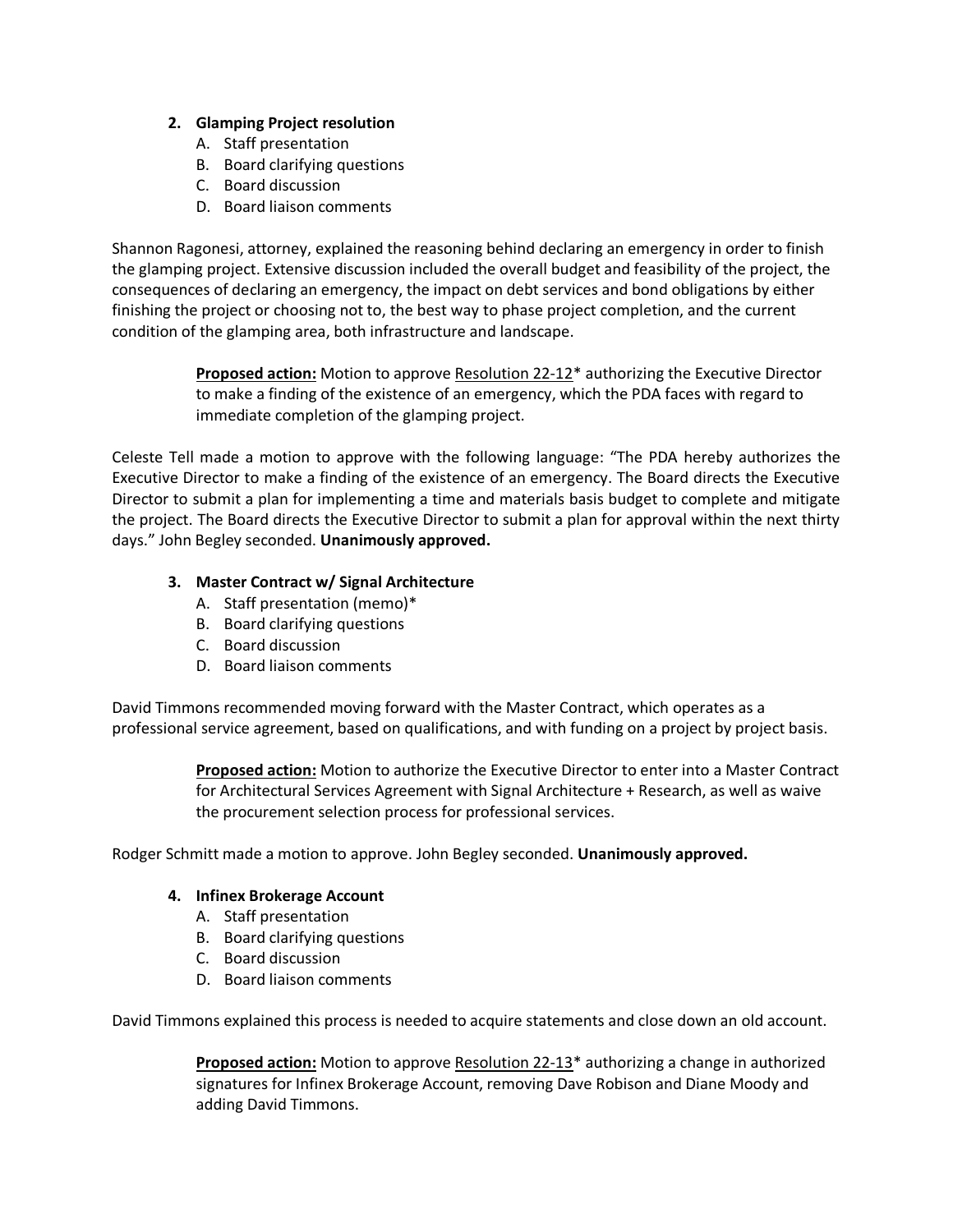Brad Mace made a motion to approve. Torie Brazitis seconded. **Unanimously approved.**

### **5. Asset and Liability Transfer from PDA to Hospitality**

- A. Staff presentation
- B. Board clarifying questions
- C. Board discussion
- D. Board liaison comments

Fort Worden Hospitality needs this to complete their bank obligations for their startup loan. This creates a transaction of nominal value between parties that meets the standard legal requirements. The Board discussed sustainability, the disposal of e-waste, and a possible community garage sale.

> **Proposed action:** Motion to approve Resolution 22-14\* authorizing the Executive Director to sell/exchange such surplus property to the Fort Worden Hospitality Corporation.

Brad Mace made a motion to approve. Rodger Schmitt seconded. **Unanimously approved.**

### **VI. Public Comment**

No public comment. See chat for in-meeting remarks.

### **VII. Next Board Meeting**

Tuesday, May 24, 2022 at 5:30 p.m.

## **VIII. Adjourn (7:30)**

The meeting was adjourned at 8:14 p.m.

*\*Topic involves documents in agenda packet*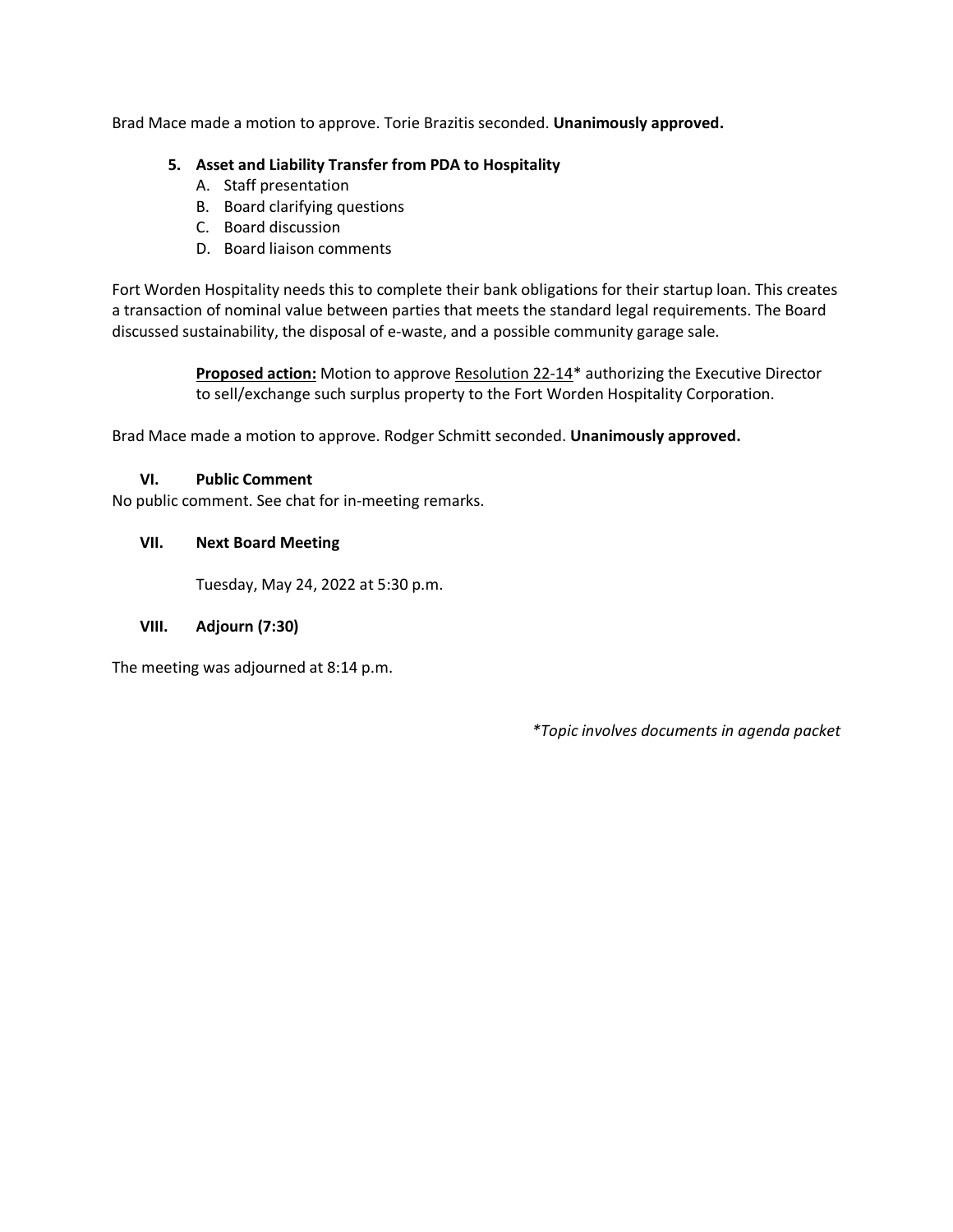David Thielk, on behalf of Transportation Lab 360-301-6005 [edavidt@gmail.com](mailto:edavidt@gmail.com) April 3, 2022

Dear Fort Worden PDA Board of Directors,

Starting about 5 years ago, the traffic in Port Townsend soared dramatically. We know this because many of us in the Transportation Lab are on our bicycles every day, and frequently ride both during the day and at night. We ride 12 months a year, rain or shine. The number of close calls we experience weekly, and sometimes daily, has gone up dramatically. We are bracing for a difficult transportation experience this summer once again. The recent Jefferson County Carbon Inventory (2018) indicates that Jefferson County roadways have significantly higher per capita vehicle miles traveled (VMT) than elsewhere in the State of WA, and that in the years between 2005 and 2018, the per capita MVT has increased here by 6.3%. The per capita VMT for Jefferson County is now 10,665 miles. In contrast, for the State of Washington, the per capita VMT is 8,272, a drop over the last 13 years. Clearly, Jefferson County is headed in the wrong direction when it comes to over use of motor vehicles and carbon emissions.

Transportation sector makes up 66% of carbon emissions in Jefferson County (only 29% nationally). The 2018 Jefferson County Carbon Inventory also suggests that only 21% of our VMT is commuter traffic. **Tourism is a major cause of the increases in Jefferson County's VMT and greenhouse gas emissions between the 2005 and 2018 carbon inventories.**

Expanding and/or increasing the number of visitors to Fort Worden is an excellent outcome for our community. But not if nearly every single visitor arriving at the Fort arrives by motor vehicle. In response to our previous letter, Roger Schmidt suggests that expanding EV charging stations is a step in the right direction. Actually, moving towards fleet transformation at this point is insignificant and will not come close to meeting the current IPCC target dates. The best way to reduce impact to the planet is to get people out of their cars and reduce vehicle miles traveled:

# [https://theconversation.com/why-reducing-carbon-emissions-from-cars-and-trucks-will-be-so-har](https://theconversation.com/why-reducing-carbon-emissions-from-cars-and-trucks-will-be-so-hard-113230) [d-113230](https://theconversation.com/why-reducing-carbon-emissions-from-cars-and-trucks-will-be-so-hard-113230)

Roger Scmidts also stated "Certainly, it's a daunting task" when it comes to addressing carbon reduction. Indeed it is. And Mr. Schmidt also asks "Is there any kind of suggestion [from Transportation Lab] for action on our part?" We have a number of suggestions.

- 1. Stop making it convenient and inexpensive for people who bring a car to Jefferson County/Port Townsend for events at Fort Worden. The first step is to charge relatively high rates for parking in any area related to one of the festivals or events at Fort Worden.
- 2. Require your partners who hold festivals and mega events (for example, Centrum, Seattle Theater Group, etc.) to offer the option of transit tickets from each of the ferry terminals (Bainbridge, Kingston, and Port Angeles) at the same time they purchase their